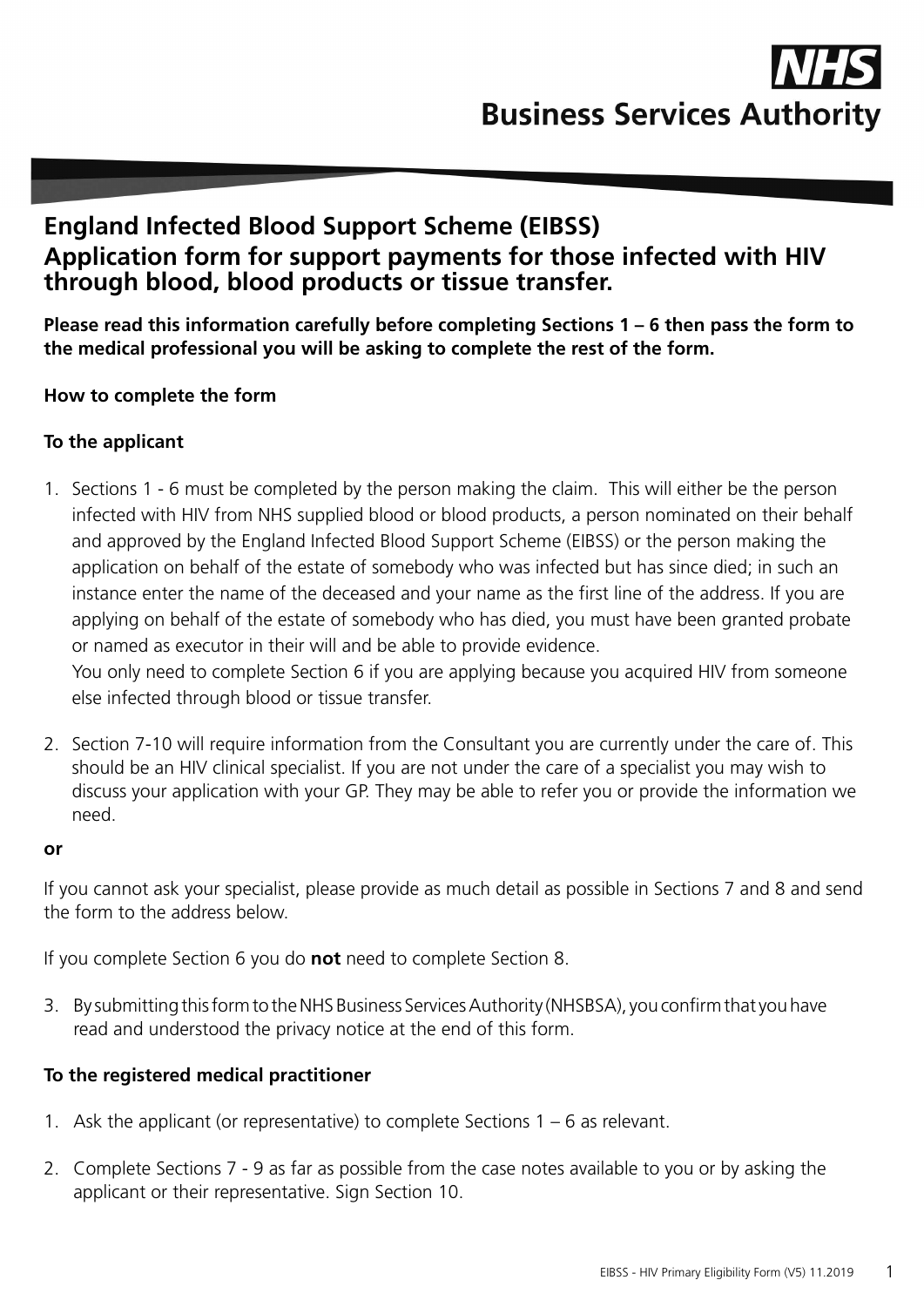# **Once the form is completed**

Send the completed form to the address given below with copies of evidence about your HIV infection wherever possible. This will allow us to identify the source of your HIV infection and/or assess your application on the balance of probabilities.

Provided the information supplied confirms your eligibility (or the eligibility of the estate) for payment, you will receive a letter to confirm this and you will be asked to provide your bank details and any identification required.

If you have any difficulties in understanding what you should do with this application form, please email us at nhsbsa.eibss@nhs.net or call us on 0300 330 1294.

FREEPOST EIBSS (valid within the UK only) or EIBSS, NHSBSA, Bridge House, 152 Pilgrim Street, Newcastle-upon-Tyne, NE1 6SN.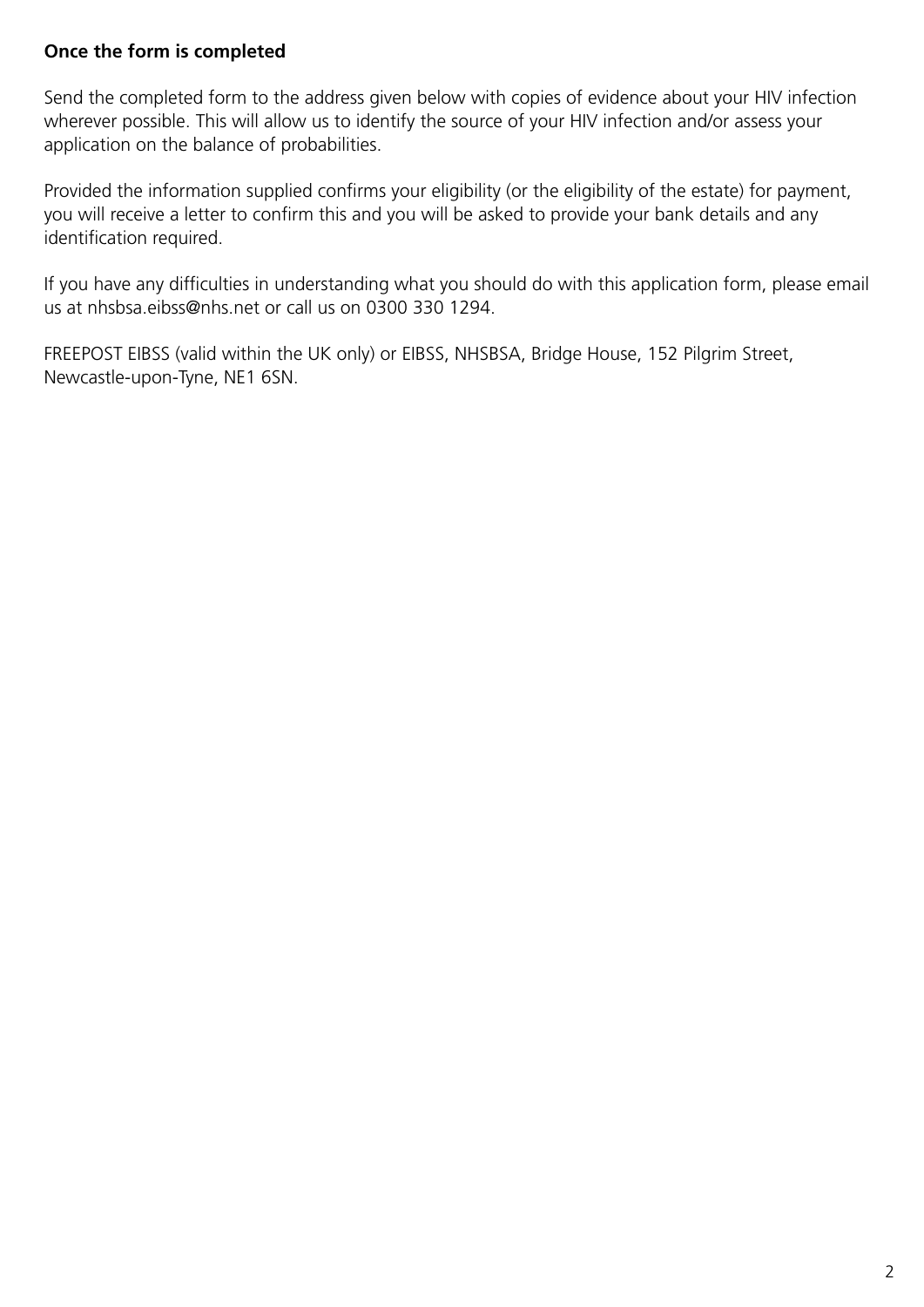### **Section 1 - Applicant's details**

| Title:                                                                                                                    | Address (including postcode): |
|---------------------------------------------------------------------------------------------------------------------------|-------------------------------|
|                                                                                                                           |                               |
| First name:                                                                                                               |                               |
|                                                                                                                           |                               |
| Last name:                                                                                                                |                               |
|                                                                                                                           | Postcode                      |
| Date of birth:                                                                                                            | Mobile number:                |
|                                                                                                                           |                               |
| EIBSS reference number (if you already have one):                                                                         | Landline number:              |
| Marital/civil partnership status:                                                                                         |                               |
|                                                                                                                           |                               |
| If applying on behalf of the estate if the applicant is<br>deceased, what is or was your relationship to this<br>person?: |                               |

If the applicant is deceased and you have not already supplied the EIBSS with a copy of the death certificate please attach a copy to this form.

We will ask you to supply relevant supporting evidence if you are applying on behalf of a recipient. For example, this may include a Power of Attorney or a signed letter from a GP. If you're unsure what evidence to supply please contact us at *nhsbsa.eibss@nhs.net* or on 0300 330 1294, or you can write to us at FREEPOST EIBSS (valid within the UK only) or at EIBSS, NHSBSA, Bridge House, 152 Pilgrim Street, Newcastle-upon-Tyne, NE1 6SN.

### **Section 2 - Contact preferences**

Please indicate your preferred method by which we may contact you with essential information about the Scheme by ticking the relevant box(es) below:

 $letter$   $|$   $|$  telephone  $|$   $|$  email

If you are happy for us to write to you, where would you like us to send any letters?:

My home address and alternative address (please provide below)

Post code

Please let us know if you need your letter in a specific format:

If you have indicated that you are happy for us to contact you by telephone or email, please provide the details you'd like us to use here:

| Landline telephone number: | Mobile telephone number: |  |  |  |  |
|----------------------------|--------------------------|--|--|--|--|
|                            |                          |  |  |  |  |
| Email address:             |                          |  |  |  |  |
|                            |                          |  |  |  |  |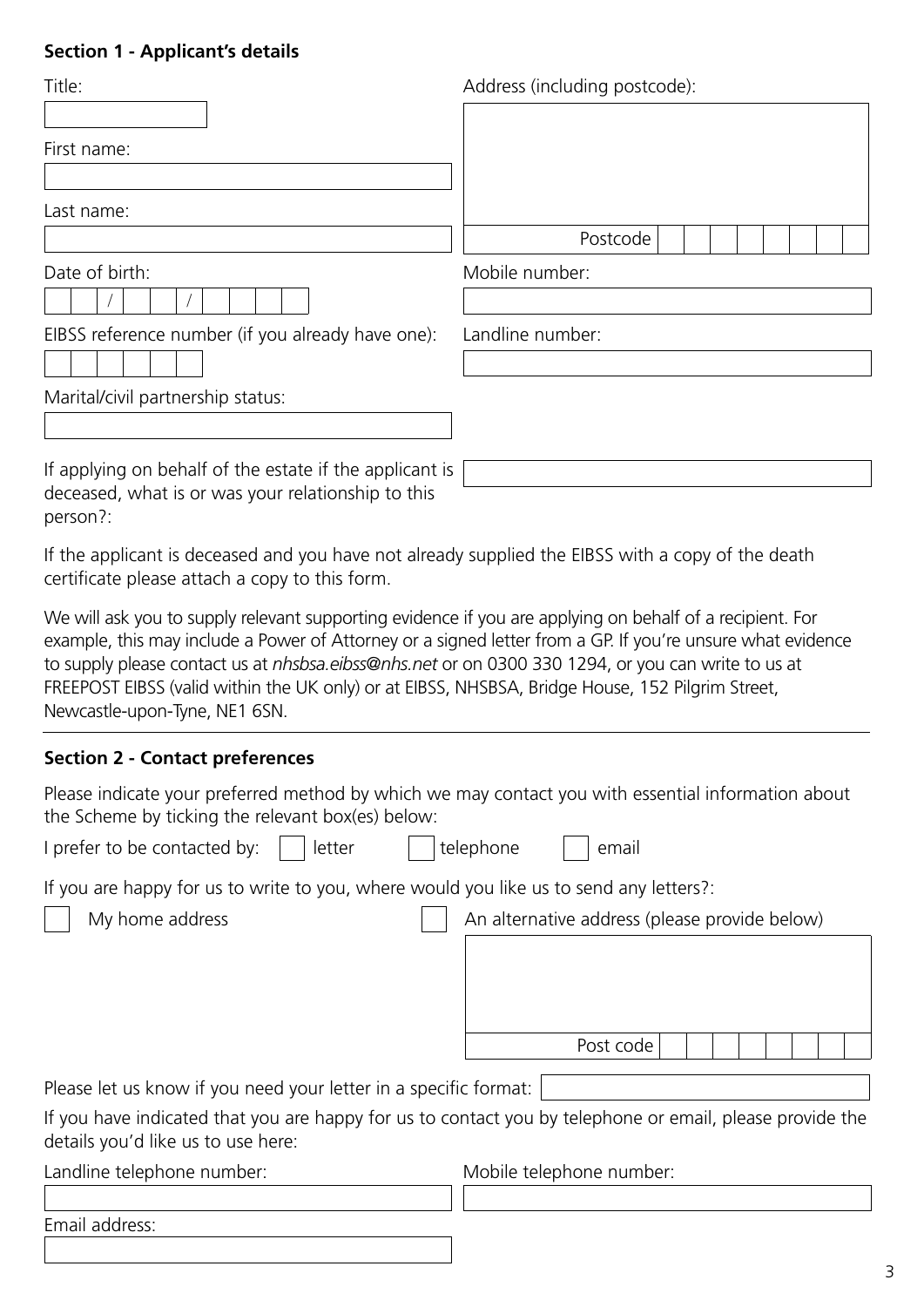# **Section 3 - Data Protection - For living applicants only**

By submitting this form to the NHSBSA, you confirm that you have read and understood the privacy notice at the end of this form.

Your personal information will only be used by the NHSBSA on behalf of the Department of Health, to check your eligibility for a payment and to administer your application. In the event that you appeal a decision, your information may be disclosed to a panel of experts. Information about the NHSBSA's privacy policy is available at *www.nhsbsa.nhs.uk/our-policies/privacy*. All personal information will be transferred and stored securely in compliance with Data Protection law.

By submitting this form to a medical professional, you consent that your medical details necessary to evidence your application will be supplied to the NHSBSA for the purpose of administering your application. If your application is deemed to be ineligible, the scheme will keep your application form on file for up to ten years so that it has a full historical record in the event that you lodge an appeal or if you reapply for a payment. If you have any questions regarding the use of your information, please contact the scheme administrator, by telephone on 0300 330 1294, by email to *nhsbsa.eibss@nhs.net*, or in writing to:

FREEPOST EIBSS (valid within the UK only) or to EIBSS, NHSBSA, Bridge House, 152 Pilgrim Street, Newcastle-upon-Tyne, NE1 6SN.

# **Section 4 - Declaration**

I am the applicant named above / I am a representative of the applicant named above and state that the information on this form (Sections 1 - 9) is true to the best of my knowledge and belief.

I give permission for my medical practitioner to discuss my case with officials of the Department of Health and its medical advisors and for them to contact relevant bodies such as NHS Blood and Transplant regarding information about the blood product I received. I also consent to the disclosure of my details records by my general practitioner and the relevant hospital to my case.

I understand that any discussions and records will be treated in confidence and restricted to those who need to know for the purposes of considering this application.

I consent to a medical examination and/or blood test if required by the reviewer(s) of my application.

### Signature of applicant/applicant's representative:

| Date: |  |  |  |  |  |
|-------|--|--|--|--|--|
|       |  |  |  |  |  |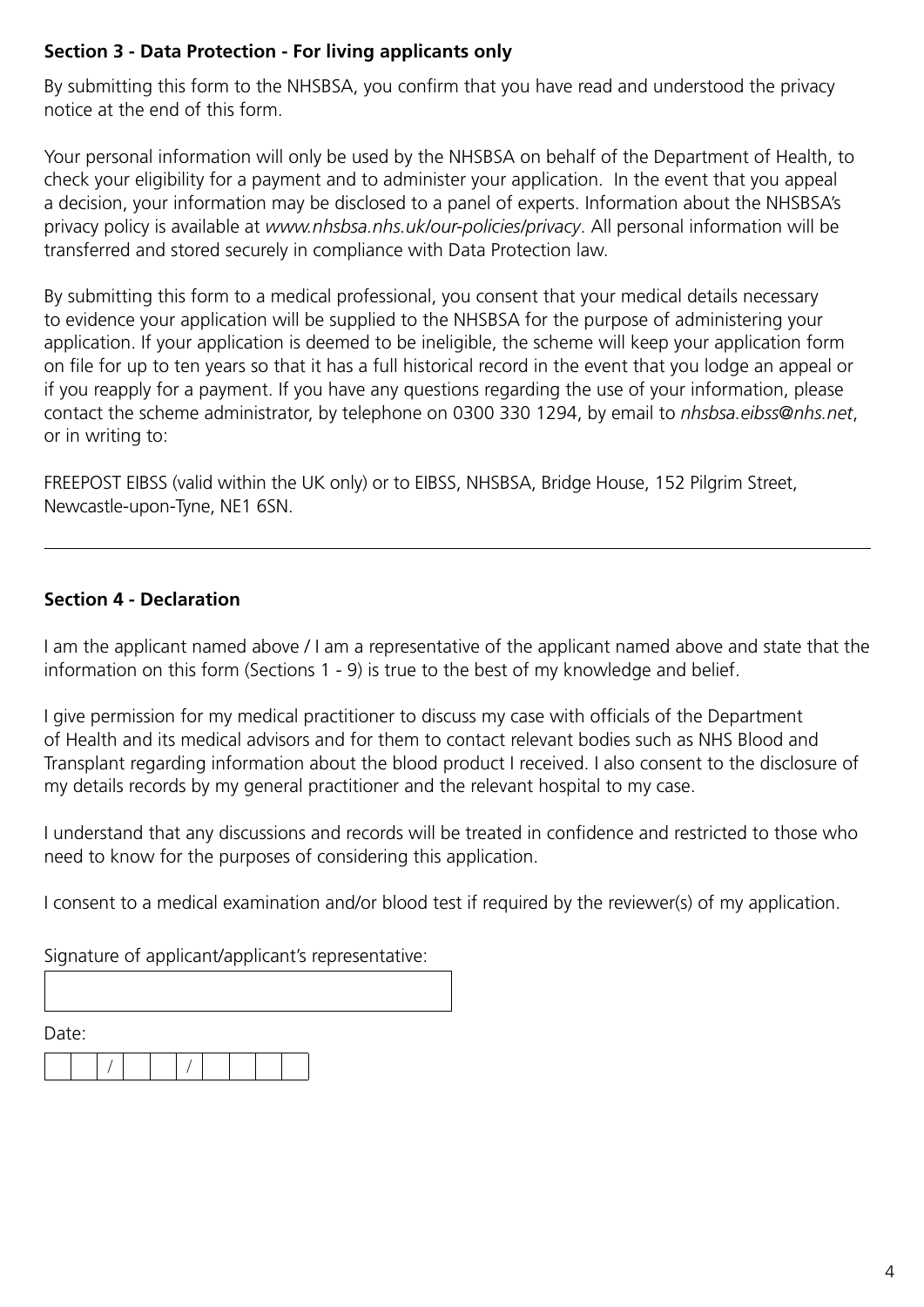# **Section 5 - Personal details**

| Present marital status (single, married, civil partnership, divorced, widowed)                                                                                                                                                                                                           |  |          |               |  |          |  |    |  |
|------------------------------------------------------------------------------------------------------------------------------------------------------------------------------------------------------------------------------------------------------------------------------------------|--|----------|---------------|--|----------|--|----|--|
| Is your marital status the same as when you think the infection occurred?<br>Yes<br><b>No</b>                                                                                                                                                                                            |  |          |               |  |          |  |    |  |
| If no, please give status on that date                                                                                                                                                                                                                                                   |  |          |               |  |          |  |    |  |
| Have you changed your name since the time when you think the infection<br>occurred?<br>If yes, what was the name you were known by at that time?                                                                                                                                         |  |          |               |  | Yes      |  | No |  |
|                                                                                                                                                                                                                                                                                          |  |          |               |  |          |  |    |  |
| Have you changed your name since you received the first positive HIV test?<br>If yes, what was the name you were known by at that time?                                                                                                                                                  |  |          |               |  | Yes      |  | No |  |
|                                                                                                                                                                                                                                                                                          |  |          |               |  |          |  |    |  |
| Where did you live when you think the infection<br>Where did you live on the date when you<br>occurred (if different from current residence)?<br>received the positive HIV test (if different from<br>current residence)? (Please provide full address)<br>(Please provide full address) |  |          |               |  |          |  |    |  |
|                                                                                                                                                                                                                                                                                          |  |          |               |  |          |  |    |  |
| Postcode                                                                                                                                                                                                                                                                                 |  | Postcode |               |  |          |  |    |  |
| Children<br>Did you have any dependent children at the time when you think the<br>infection occurred and at the time of your first positive HIV test?<br>(Please give name(s) and date(s) of birth)                                                                                      |  |          |               |  | Yes      |  | No |  |
| <b>Name</b>                                                                                                                                                                                                                                                                              |  |          | Date of birth |  |          |  |    |  |
|                                                                                                                                                                                                                                                                                          |  |          |               |  | $\prime$ |  |    |  |
|                                                                                                                                                                                                                                                                                          |  |          | 7<br>$\prime$ |  |          |  |    |  |
|                                                                                                                                                                                                                                                                                          |  |          | $\prime$      |  |          |  |    |  |

5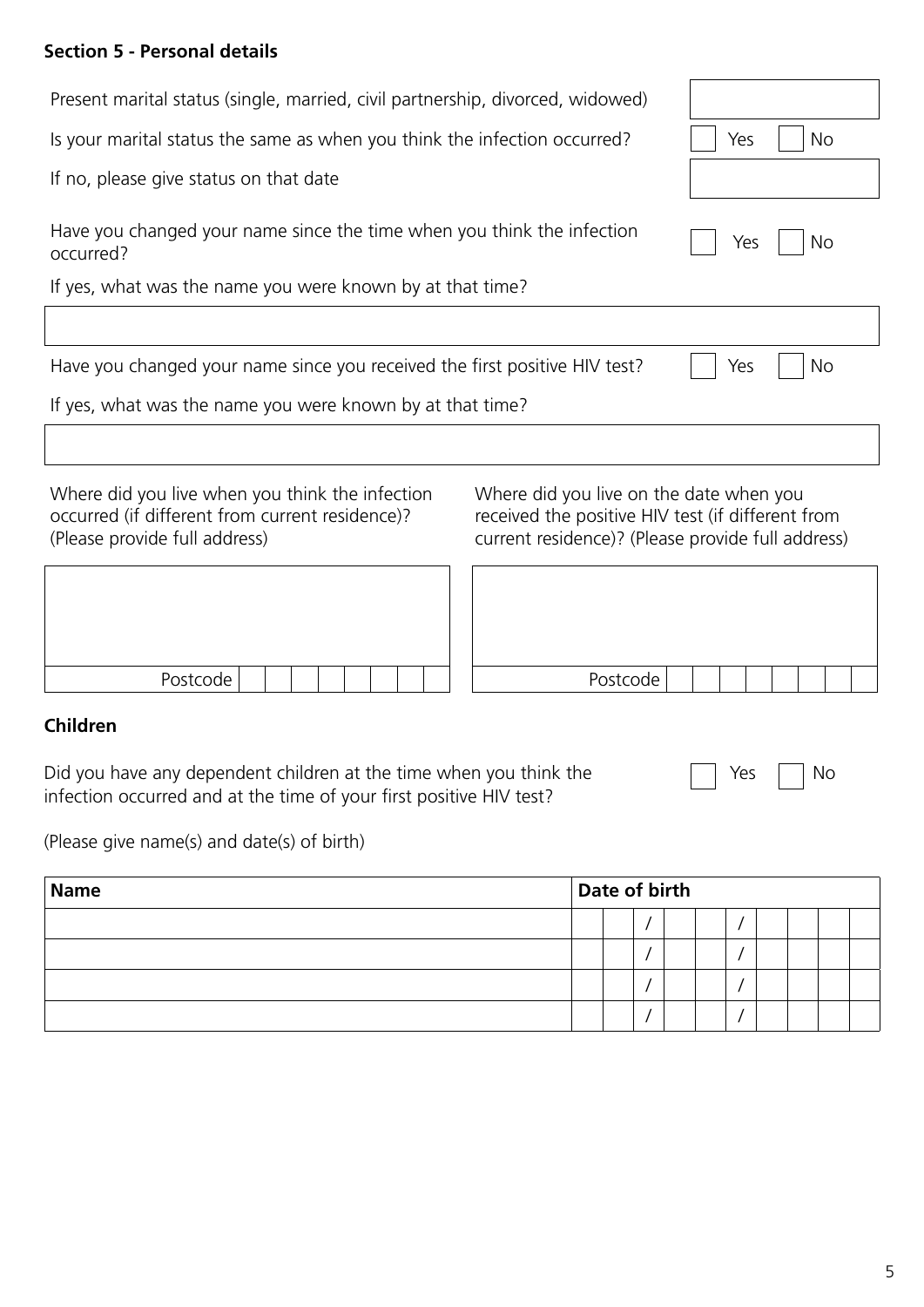# **Information about the HIV infection**

How do you think you were infected with HIV?

| When do you think you were infected with HIV?<br>Please be as precise as possible.                                                                                      |                               |
|-------------------------------------------------------------------------------------------------------------------------------------------------------------------------|-------------------------------|
| Where do you think you were infected with HIV?<br>Please give hospital address (if you are an infected<br>intimate, please see also Section 2).                         |                               |
|                                                                                                                                                                         | Postcode                      |
| When did you receive your first HIV-positive result?                                                                                                                    |                               |
| If you think you were infected with HIV some years ago, why did you not come forward sooner?                                                                            |                               |
|                                                                                                                                                                         |                               |
| Please describe any other factors that might be relevant, e.g. any drug use, association with people or<br>groups in or from countries with high prevalence of HIV etc. |                               |
|                                                                                                                                                                         |                               |
|                                                                                                                                                                         |                               |
| Section 6 - To be completed only if you are applying because you acquired HIV from another<br>person infected through blood (products) or tissue                        |                               |
| Title:                                                                                                                                                                  | Address (including postcode): |
|                                                                                                                                                                         |                               |
| First name:                                                                                                                                                             |                               |
| Last name:                                                                                                                                                              |                               |
|                                                                                                                                                                         | Postcode                      |
| Relationship with you:<br>Spouse                                                                                                                                        | Parent<br>Partner             |

Has this person or their representative already applied for a payment under the Scheme? Yes No Not known

| No<br>Yes                                                                                                                                                                       | Not known |            |  |
|---------------------------------------------------------------------------------------------------------------------------------------------------------------------------------|-----------|------------|--|
| Date applied (if known)                                                                                                                                                         |           |            |  |
| Is this person still alive?                                                                                                                                                     | Yes<br>No | Don't know |  |
| If yes, please note that we will need to approach<br>him/her regarding this application. Please supply<br>an address or other contact details (if different<br>from the above). |           |            |  |

Postcode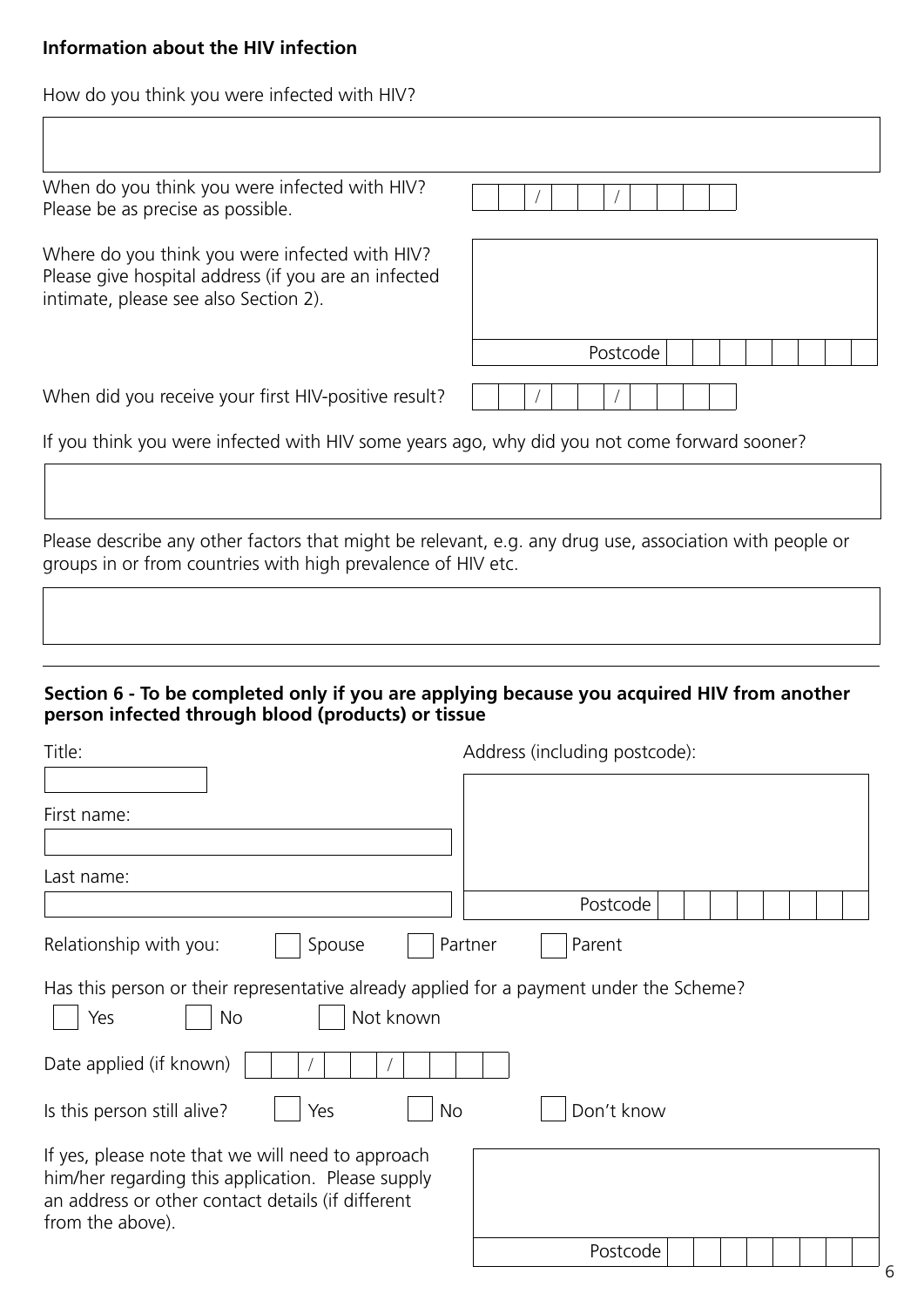# **Section 7 - Details of HIV infection** (for completion by GP/consultant)

| Postcode                                                                                                       |
|----------------------------------------------------------------------------------------------------------------|
|                                                                                                                |
| Postcode                                                                                                       |
| Is the clinical/laboratory evidence consistent with the time<br>No (please give<br>Yes<br>details if possible) |
|                                                                                                                |
| <b>No</b><br>Yes                                                                                               |
| Is there any other evidence to suggest s/he may have been<br><b>No</b><br>Yes                                  |
|                                                                                                                |
|                                                                                                                |
|                                                                                                                |

Please provide details and a copy of test result to confirm which genotype the applicant is/was infected with: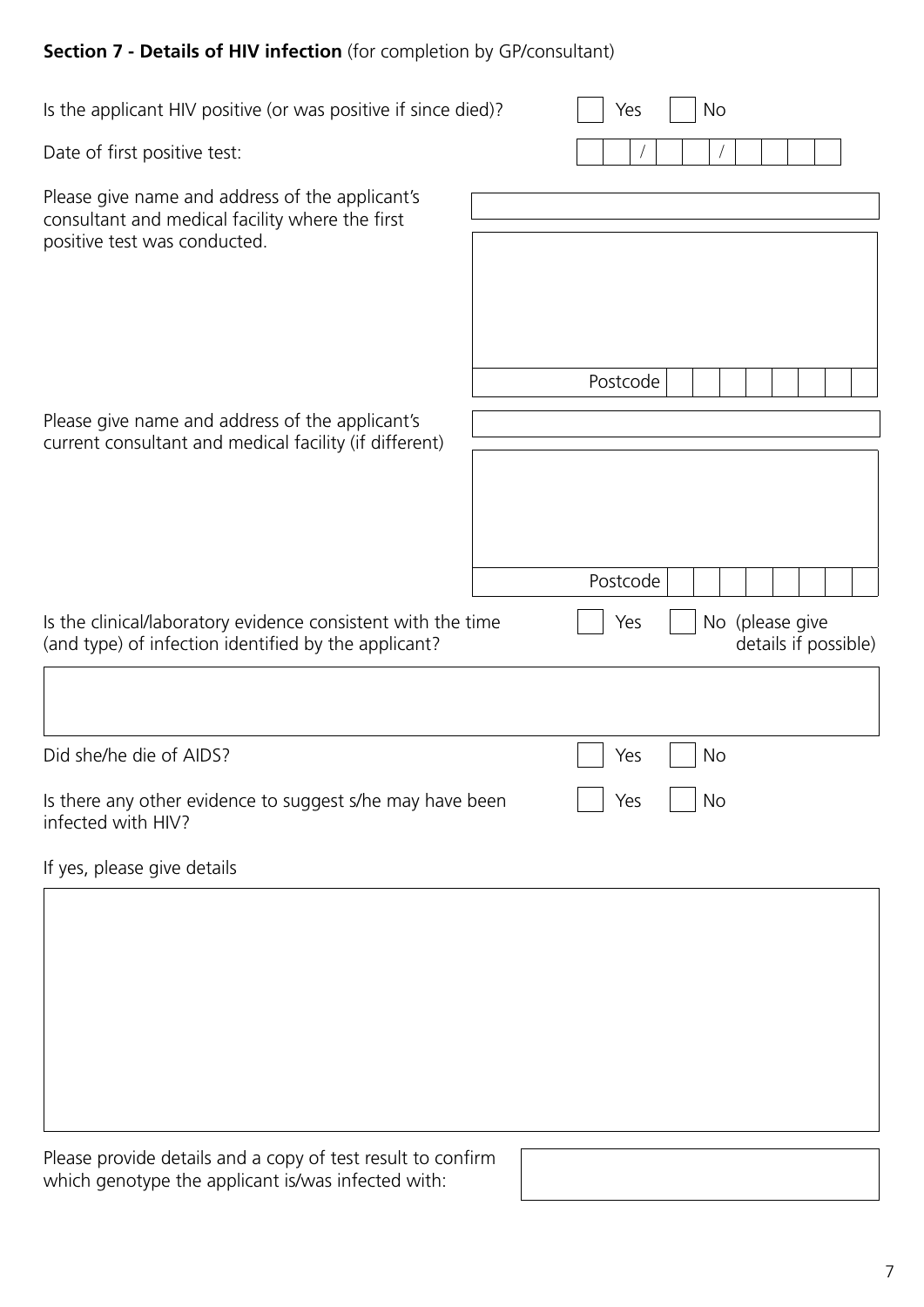**Section 8 - Details of blood transfusion, organ or tissue transplant or treatment with blood products** (for completion by GP/consultant)

**Type of treatment** thought to have resulted in HIV infection in the applicant:

 $\overline{\phantom{0}}$ 

|                | Blood transfusion (e.g. component or whole blood)                                                    |
|----------------|------------------------------------------------------------------------------------------------------|
|                | Organ / tissue transplant                                                                            |
|                | Blood product (please give details)                                                                  |
|                |                                                                                                      |
|                | Other (please give details)                                                                          |
|                |                                                                                                      |
| <b>Details</b> |                                                                                                      |
|                | What was the transplant/type of blood/product given?                                                 |
|                |                                                                                                      |
|                | Date of transfusion, transplant, or treatment with blood product:                                    |
|                |                                                                                                      |
|                | If the patient has haemophilia, between what dates did he/she receive plasma derived blood products? |
|                |                                                                                                      |
|                | Reason for transfusion, transplant or treatment with blood product:                                  |
|                |                                                                                                      |
|                | Name of the applicant's consultant at the time the                                                   |
|                | infection is thought to have occurred (if known)                                                     |
|                | Applicant's consultant's hospital address (if known)                                                 |
|                |                                                                                                      |

If person has received more than one transfusion, transplant or treatment, please give dates/hospital for each.

Postcode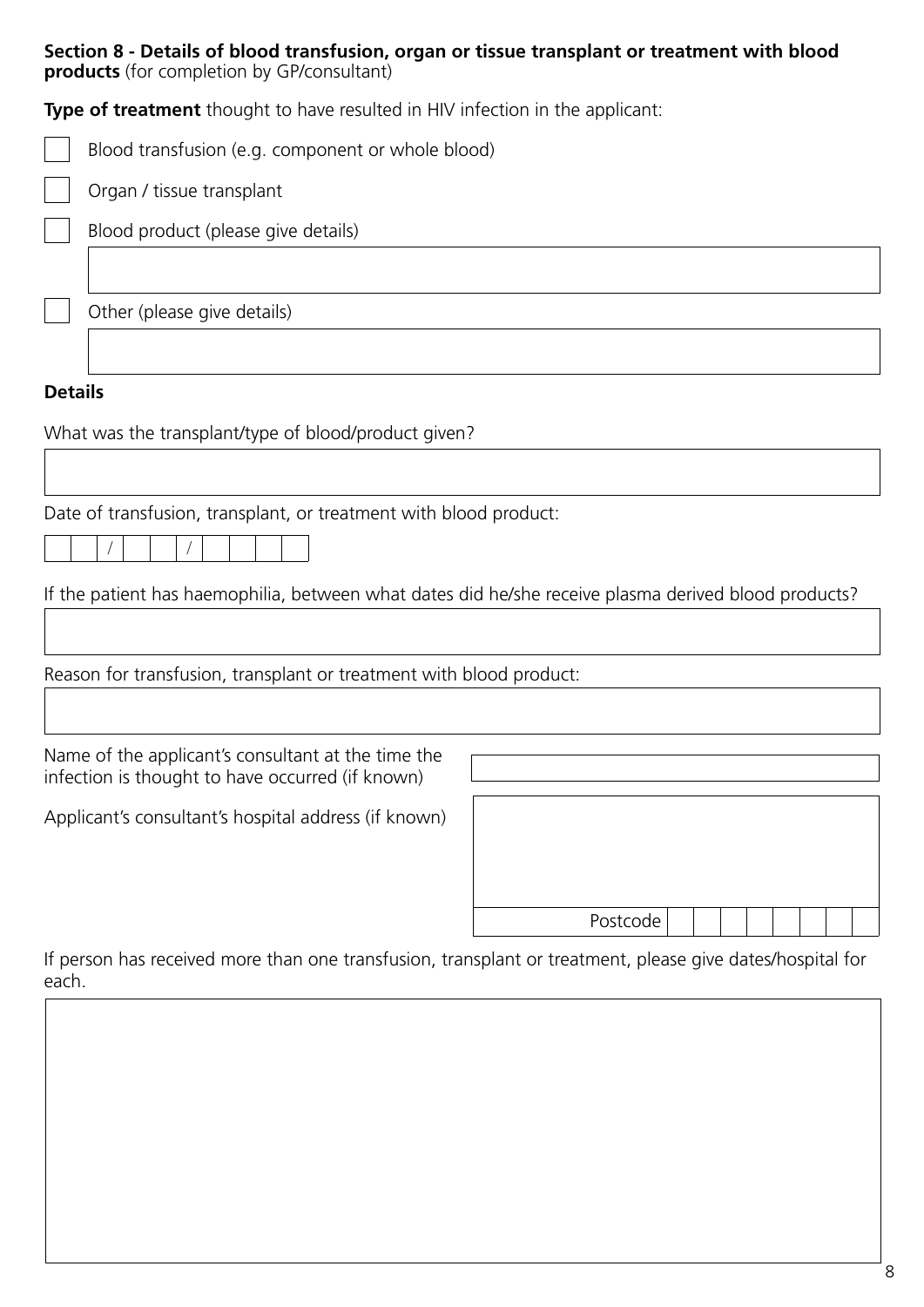# **Section 9 - Additional details** (for completion by GP/consultant)

Please give details of any other (risk and behavioural) factors that may possibly be relevant to the applicant's HIV infection, for example attendance at Genito-urinary Medicine Clinic (other than to take an HIV test), Drug Dependency Unit, association with people in or from countries which high prevalence of HIV, etc.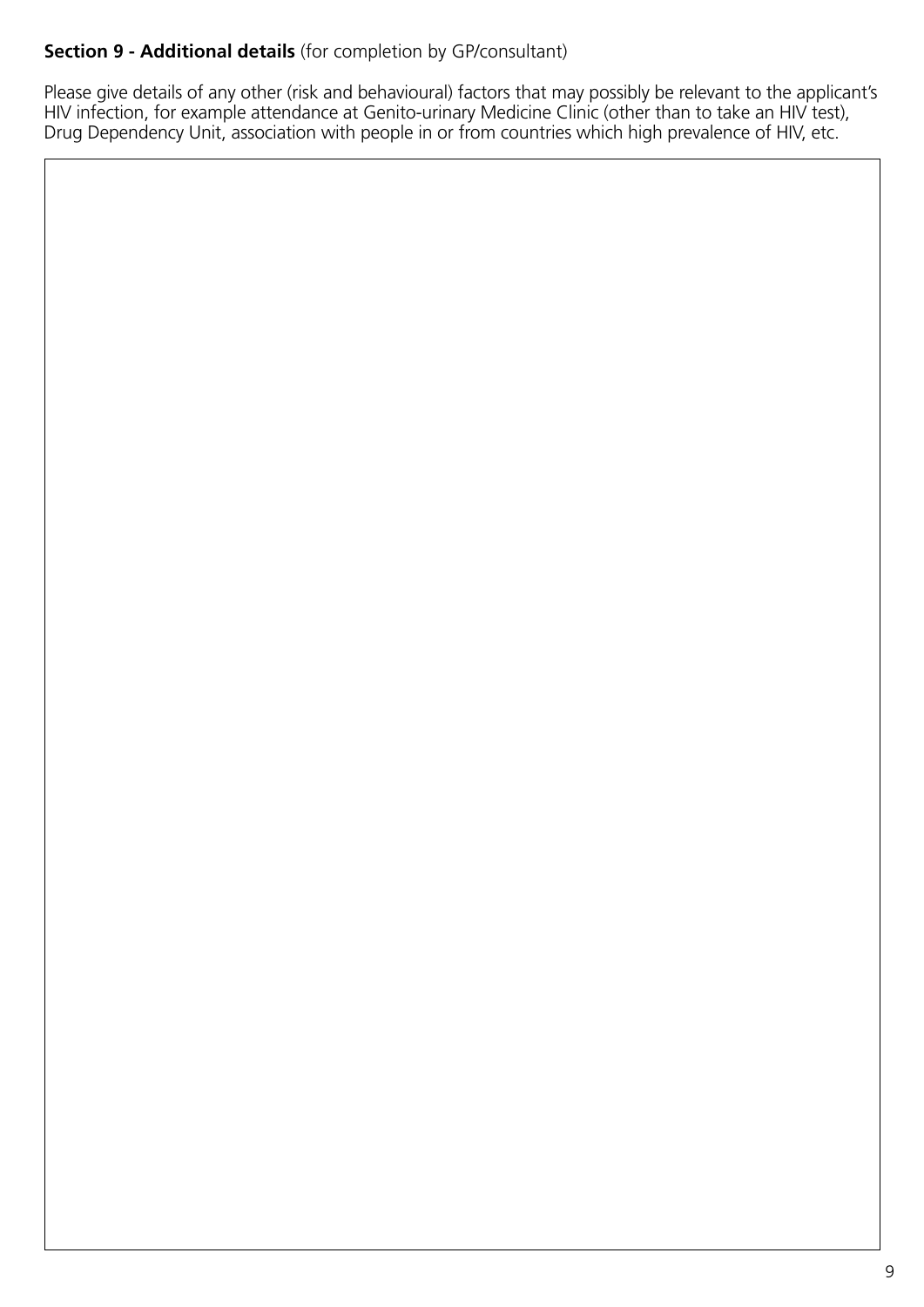### **Section 10 - Declaration** (Consultant)

I am a registered medical practitioner and have discussed the questions on this form with the applicant or their representative (if the patient is deceased or unwell) and to the best of my knowledge and belief the answers given on this form (Sections 1-9) are true.

| Signed:                                                        | Address of hospital or practice: |
|----------------------------------------------------------------|----------------------------------|
| Name of Consultant/GP/other:<br>(please delete as appropriate) |                                  |
| GP's GMC number:                                               | Postcode                         |
| Date:                                                          |                                  |

**Note: Please append any documentary evidence about the applicant's HIV infection wherever possible. This will enable us to identify the source of the HIV infection and/or assess the application on the balance of probabilities.**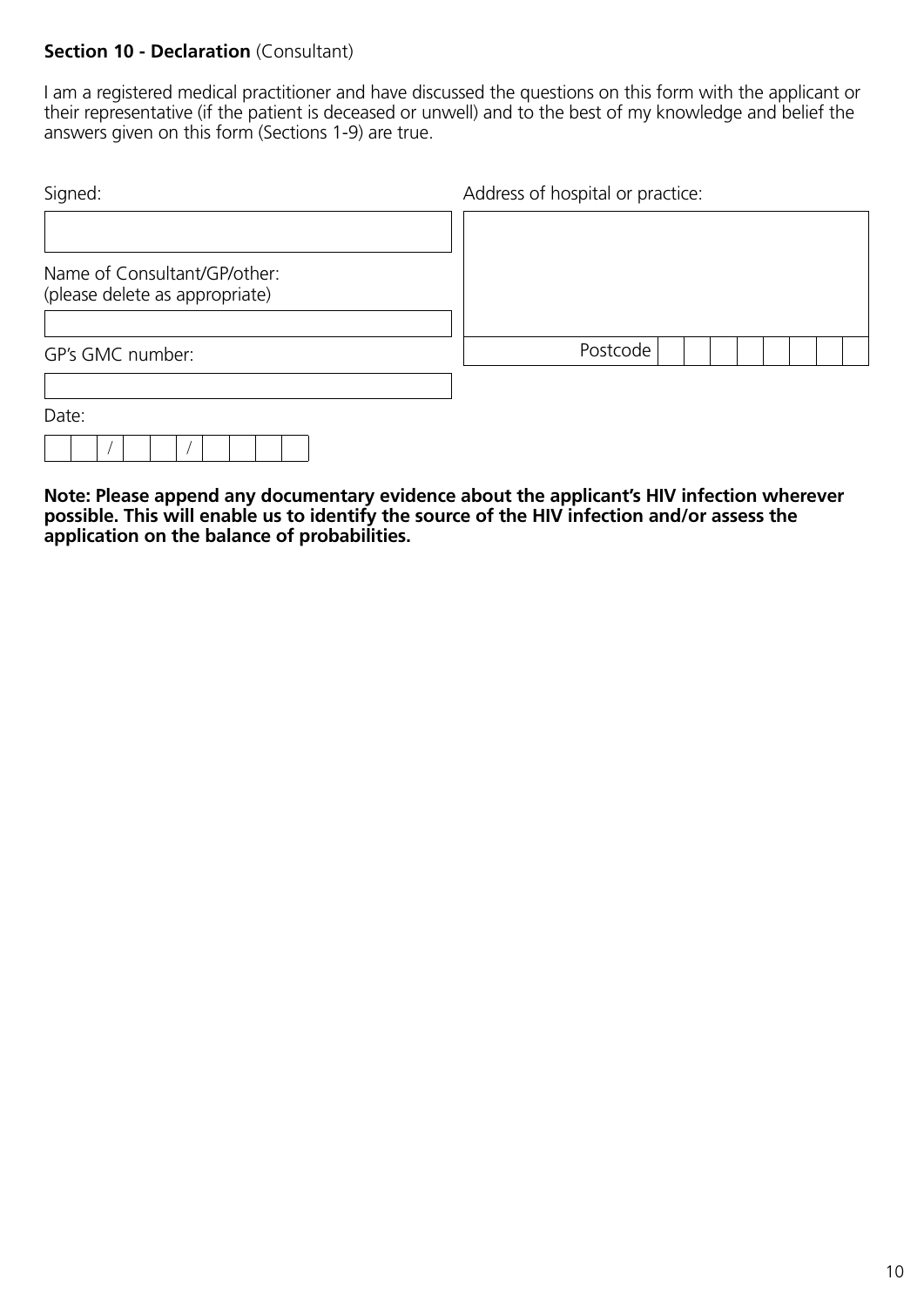## **England Infected Blood Support Scheme - Privacy notice**

The NHSBSA will process the information supplied by the charities who previously provided the service for the purposes of administering payments under the EIBSS.

The NHSBSA is providing this service, as it is legally obliged to do so under the NHS Business Services Authority (Awdurdod Gwasanaethau Busnes y GIG) (Infected Blood Payments Scheme) Directions 2017.

The NHSBSA can be contacted at the following address: FREEPOST EIBSS (valid within the UK only) or at EIBSS, NHSBSA, Bridge House, 152 Pilgrim Street, Newcastle-upon-Tyne, NE1 6SN.

# **Data sharing**

Your information may be shared with other people/organisations including, but not limited to, the following:

- Administrators of other Infected Blood Support Schemes in the UK to ensure you are directed to the correct scheme.
- Medical professionals for the assessment of any future applications/appeals made.
- The Department of Health for planning and information purposes.

The information may be shared for the purposes of preventing fraud and error.

By accepting this information and continuing with your claim you consent to the disclosure of relevant information to the NHSBSA and any other relevant parties they may share it with as outlined above.

Your information will not be transferred outside the EU unless you, at any time, reside outside of that area and the transfer is required in order to write to you regarding the service and/or to make payments to the appropriate bank.

# **How long we will keep your information**

Your information will be retained for seven years following the date of the final payment being made to you or any of your dependents.

# **Your rights**

Information you provide to the NHSBSA will be managed as required by relevant Data Protection law including the General Data Protection Regulation (GDPR).

You have the right to:

- Receive a copy of the information the NHSBSA holds about you.
- Request your information be changed if you believe it was not correct at the time you provided it.
- Request that your information be deleted if you believe the NHSBSA is processing it for longer than is necessary to make payments under the EIBSS.

Details of how the NHSBSA processes your data are shown on our website at *https://www.nhsbsa.nhs.uk/our-policies/data-protection*